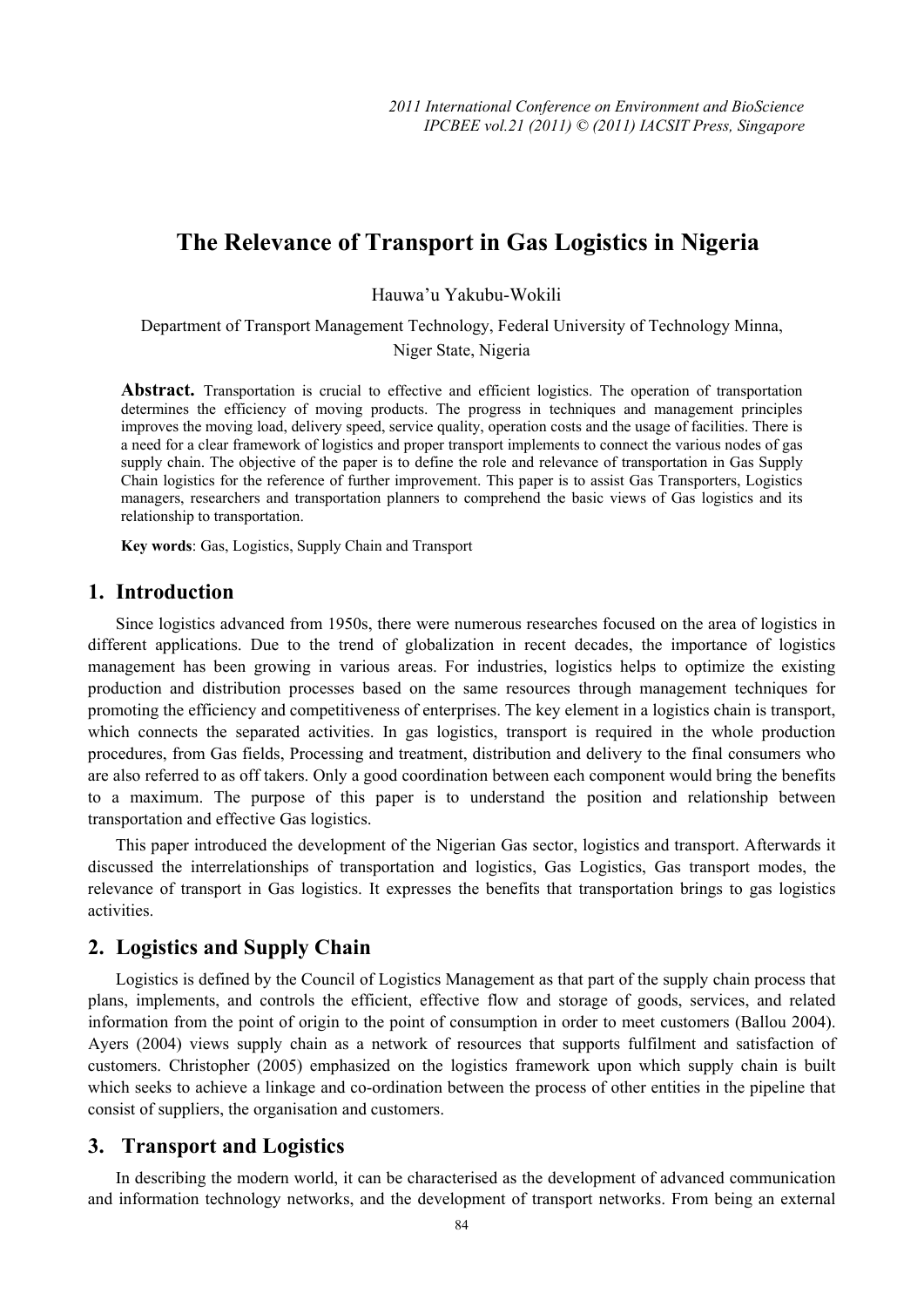factor, transport has become an integral part of the production and distribution system (Pedersen, 2001) and the restructuring process of the global transport system taking place at present is having profound effect on globalisation, of which Nigeria is not an exception. Christopher (2005) opined that transport plays an important part in the distribution and supply from the place of origin to the place of consumption. Its relevance cannot be underestimated as noted by several author such as Rushton *et al,* (2000); Ballou (2004); Pedersen (2001); Coyle et al, (2003); and Jespersen et al (2004).

According to Coyle (2003), transport is like a physical tread that connects firms that are geographically dispersed. The transportation link allows the flow of goods between the various fixed points from the points of production to the points of consumption. Ballou (2004) on the other hand noted that inexpensive, high quality transportation also encourages an indirect form of competition by making goods available to a market that normally could not withstand the high cost of transportation. This is an important issue especially in determining the affordability of goods and services. In order to develop a good distribution network, transport systems such as modes of transport, delivery operation, types of delivery operation and route scheduling are all important factors that need to be considered (Rushton et al, 2000).

An efficient and effective logistics is a function of how well the transport system is structured considering issues such as precision, just-in-time, frequency, distance and time (Jespersen et al 2004). Therefore, transportation decisions such as mode choice decision are strategically important for a well functioned logistics and supply chain operation.

### **4. The Nigerian Gas Sector**

Nigeria is the largest sub-Saharan country with a population exceeding 140 million people, and has the largest gas reserve in Africa and ranked  $7<sup>th</sup>$  in terms of global gas reserves. Nigeria with a proven reserve of 260 trillion cubic feet of natural gas triples the nation's crude oil resources. www.energymarketsinternational.org Hitherto, associated gas encountered during the normal course of oil production has been largely flared. Since the 1980s, there has been increasing utilization of gas in Nigeria, for power generation, industrial heating, fertilizer and petrochemical manufacturing and as feedstock for direct steel reduction. www.nnpc.org Nigeria exports gas and domestic consumption is now highly encouraged. Hence, the need for effective and efficient transport system.

### **5. Gas Logistics**

The diagram below illustrates a typical gas supply chain, showing the connection and the interaction of the various activities within the chain. Although, the focus of this paper is on outbound logistics, therefore emphasis will be on the various modes of transport to the off takers.



Fig 1.0: Gas supply chain Logistics

Source: Adapted from Ekundayo (2003): Nigeria oil and gas seminar

As illustrated above, the distribution and transmission sector which is made up of the transportation infrastructure and network forms a crucial part of the chain as it connects the upstream and downstream and enable product flow.

## **6. Gas Transport Modes in Logistics context**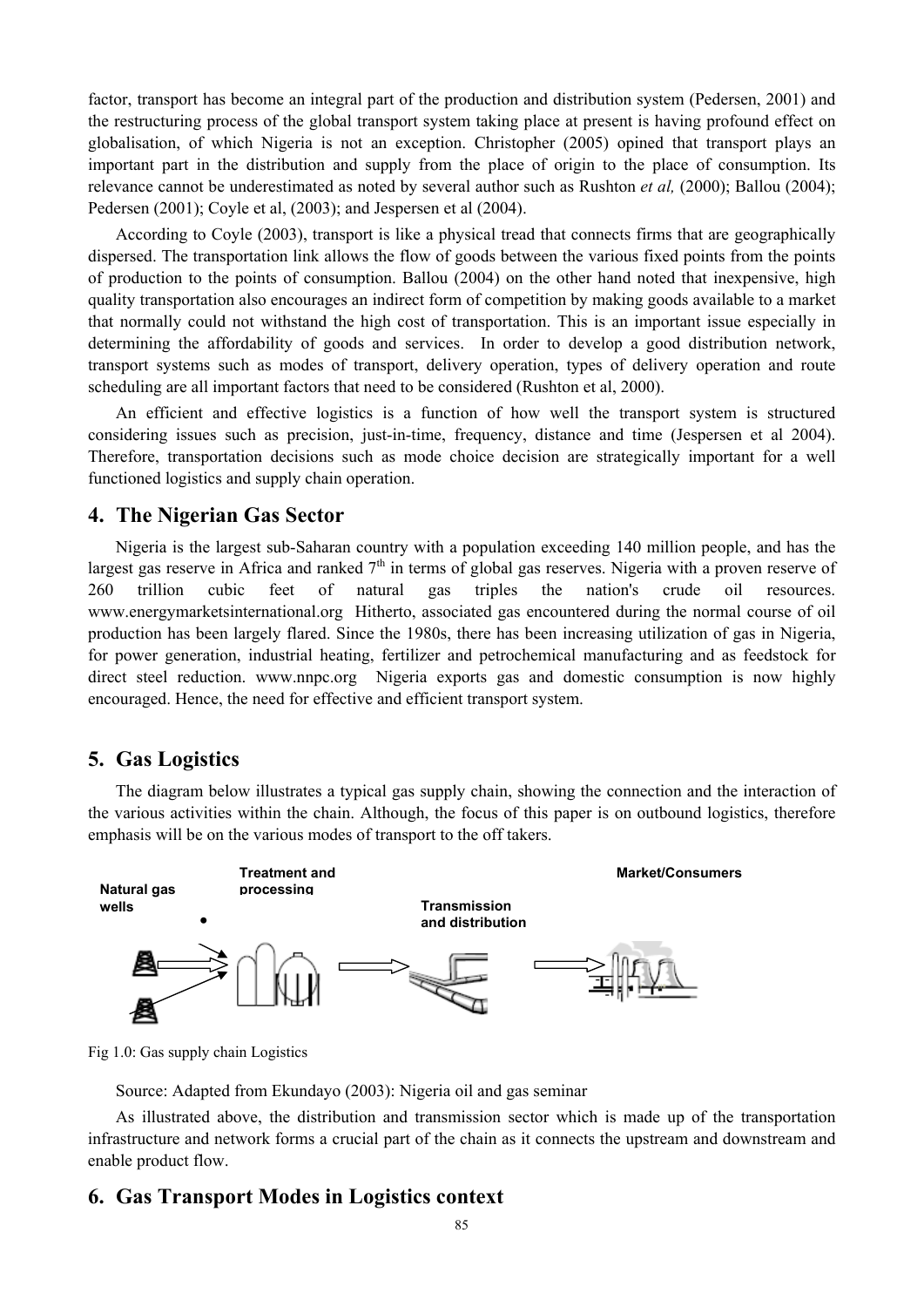Transport modes are the vehicles supporting the mobility of passengers, freight and information, and also act as the infrastructures supporting their movements. In supporting the mobility requirement in logistics context, road, railway, sea and pipeline transport have all proved as effective means of transportation. Both Coyle et al (2003) and Ballou (2004) have analysed the performance rating of these modes in terms of various selection determinants such as transport cost, transit time, reliability, capability, accessibility and security. The table below illustrates these determinants

| <b>Performance Characteristics</b>     |                |                                 |                           |                |                 |
|----------------------------------------|----------------|---------------------------------|---------------------------|----------------|-----------------|
| of<br>Modes<br>transportation          | Cost(b)        | Average<br>delivery time<br>(c) | Delivery-time Variability |                |                 |
| (a)                                    |                |                                 | Absolute                  | Percent (d)    | Loss and Damage |
|                                        | $=$<br>Highest | $=$<br>Fastest                  | $=$<br>Least              | $=$<br>Least   | $1 =$ Least     |
| Rail                                   | 3              | 3                               | 4                         | 3              | 5               |
| Truck                                  | 2              | 2                               | 3                         | 2              | 4               |
| Water                                  | 5              | 5                               |                           | $\overline{4}$ | 2               |
| Pipeline                               | $\overline{4}$ | 4                               | 2                         |                |                 |
| Air                                    |                |                                 |                           | 5              | 3               |
| (a) Service is assumed to be available |                |                                 |                           |                |                 |

Table.1.0: Relative ranking of transportation mode by cost and operating performance Characteristics

٦

(b) Cost per ton-mile

(c) Door-to-door speed

(d) Ratio of absolute variation in delivery time to average delivery time.

Source: Ballous, 2004.

Gas transportation requires a greater amount of care, hence transported in specialised forms of transport. However, the most common forms of gas transport are pipelines and LNG vessels. gas can also be transported and distributed using road tanker trucks. Okogu, (2002) noted that the main constrain to gas sector development is the costly transportation of delivering gas to the consuming markets.

### **7. Pipeline Transportation**

Pipeline transportation has been well known for its limited offer of a range of services and capabilities Ballous (2004). But in the area of oil and gas transportation, it has proved to be an efficient means of transportation. In addition, Milidiu et al (2004) sees pipeline as a unique form of transport having a stationary carrier but moving cargos which in other modes of transport is the reverse. He further stresses that the management of pipelines as a complex task which raises important issues such as logistics and planning, maintenance and environmental safety.

According to Ballou (2004), pipeline service is the most dependable of all modes of transport because there are few interruptions to cause transit time variability as weather is not a significant factor and the pumping equipments are highly reliable. He also noted that product loss and damage for pipeline is low. However, it must also be noted that pipelines are frequently subjected to vandalization especially within the Niger Delta region of Nigeria. Overall, pipelines are seen as an environmentally friendly means of transporting gas.

### **8. LNG Transportation**

Ocean transport of natural gas in liquid form has expanded since in the 1960's (Kennedy, 1993). The usage of LNG tankers came purely because the distance to certain markets are far and cannot be reached by pipelines. The most peculiar of LNG transport is that LNG tanker represents only one phase of the movement of liquidity natural gas from producing field to the market. The process also require a liquefaction plant near the port where the LNG is loaded aboard the tanker and at destination, another plant is required to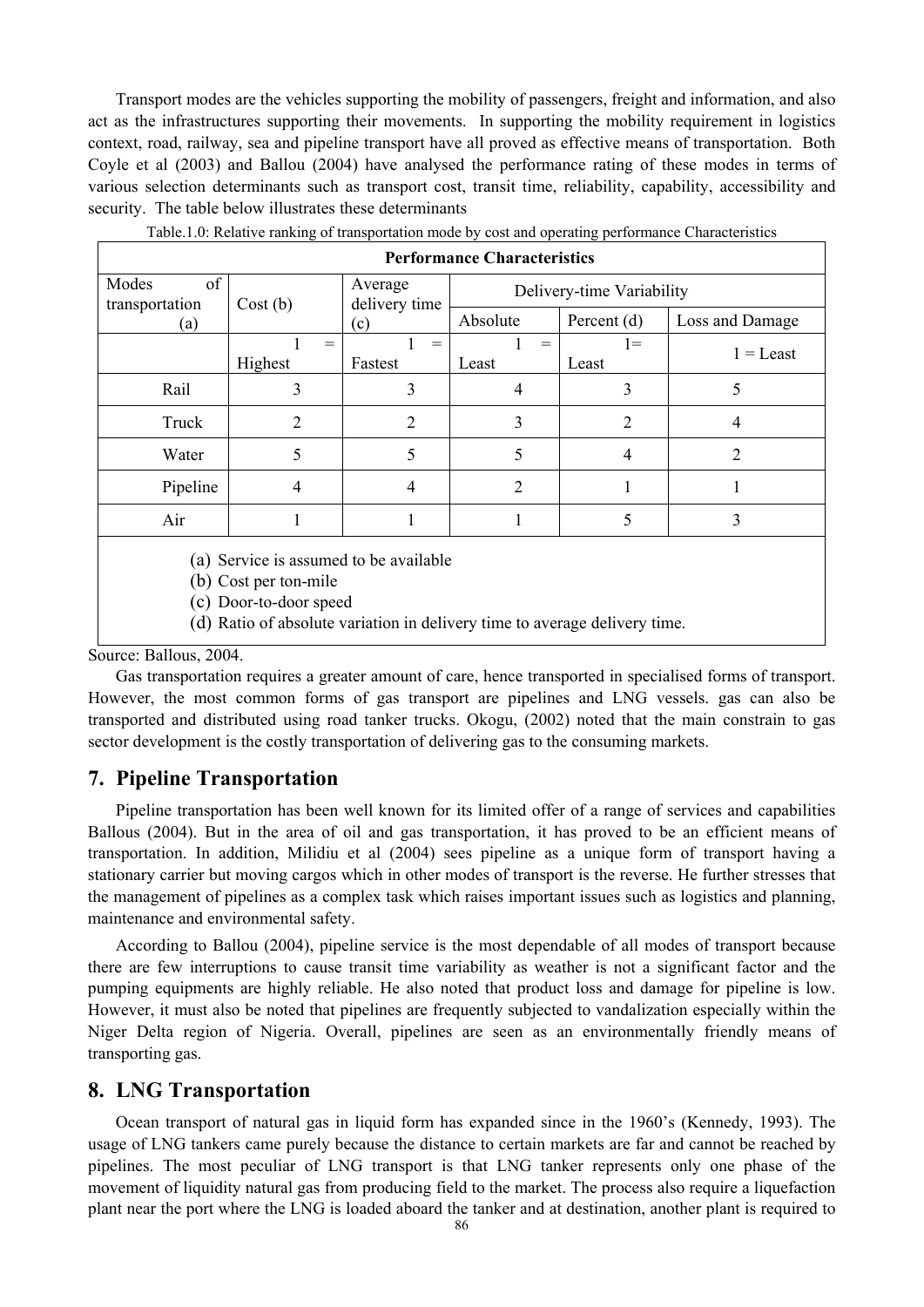regasify the LNG for distribution to users as natural gas. Moreover, he also emphasised that while pipeline provides a fixed physical link between buyer and seller, LNG cargoes can be diverted to other buyers and sellers in the event of a contract dispute.

### **9. Road Transportation**

In terms of road transportation**,** gas is transported in dedicated road gas tank-trucks. However, in Africa, bad roads, poor road networks and also various hindrances such as delays at police and customs check points obstructs an effective and efficient logistics. As noted by Pedersen (2001), trucks seldom drive more than 25,000 km per annum due to the nature of the African continent and its road transport network.

Road infrastructures are large consumers of space with the lowest level of physical constraints among transportation modes. However, environmental constrains are significant in road construction. Road transportation has an average operational flexibility as vehicles can serve several purposes but are rarely able to move outside roads. However, due to the poor road infrastructure in Nigeria, the road transport systems have high maintenance costs.

### **10.Conclusions**

Gas supply, like any energy distribution cannot be implemented without adequate transport system. An efficient and effective movement of natural gas from the producing regions to the consumption regions require an extensive and elaborate transport system. The role of transport in Logistics and supply chain of natural gas are numerous especially the expectation from firms to delivering value added services by ensuring the movement of goods and services to the right place in the right time and at the right quantity and quality. Also, the increasing nature of supply chains in the global economy introduces an increased spatial gap which results in greater transportation cost in most cases. This is apparently displayed in the gas sector as places of supply are geographically far away from the markets causing the transportation expenditures incurred by gas firms to increase at a significant amount. Hence, this calls for a most efficient and effective mode of transport in order to have control over service level and expenditure of the transport modes in view of reducing cost. As viewed by Ballou (2004), it is performance that a user buys from the transport system

# **11.References**

- [1] Ayers. J. 2004. Supply chain project management: a collaborative and measured approach. USA St. Lucie press LLC.
- [2] Ballou. R. 2004. Business Logistics/Supply Chain management. 5<sup>th</sup> ed. New Jersey, Pearson Education Inc.
- [3] Christopher. M. 2005. Logistics and supply chain management: creating value-adding networks. 3<sup>rd</sup> ed. London, Pearson Education Limited.
- [4] Cooper, M.C., Douglas, M.L. and Janus, D.P. 1997. Supply Chain Management: More than a new name for logistics. *The International Journal for Logistics Management*, vol.8, no.1, 1-14.
- [5] Coyle. J, Bardi. E and Langley. C. 2003. The management of Business logistics: A supply chain perspective.  $7<sup>th</sup>$  ed. Canada, Thomson Learning.
- [6] Ekundayo.F. 2003. Nigeria oil and gas policy seminar http://www.bpeng.org/CGIBIN/publications/Presentations/Felix%20Ekundoya- %20%20Nigeria%20Downstream%20Presentation%20%20Rev2.%20Sept.%202003.pdf Accessed [24/07/2011]
- [7] Energy Markets International www.energymarketsinternational.eu/downloads/downloas.htm Accessed [24/07/2011]
- [8] Handfield, R. B. and Nichols, E. L. Jr. 1999, Introduction to Supply Chain Management. New Jersey, USA. Prentice Hall.
- [9] Jespersen, P.H. and Nielsen, L.D. 2004, Logistics and transport-a conceptual model. World Transport Policy and Practice, vol.10, no.3, 6-11